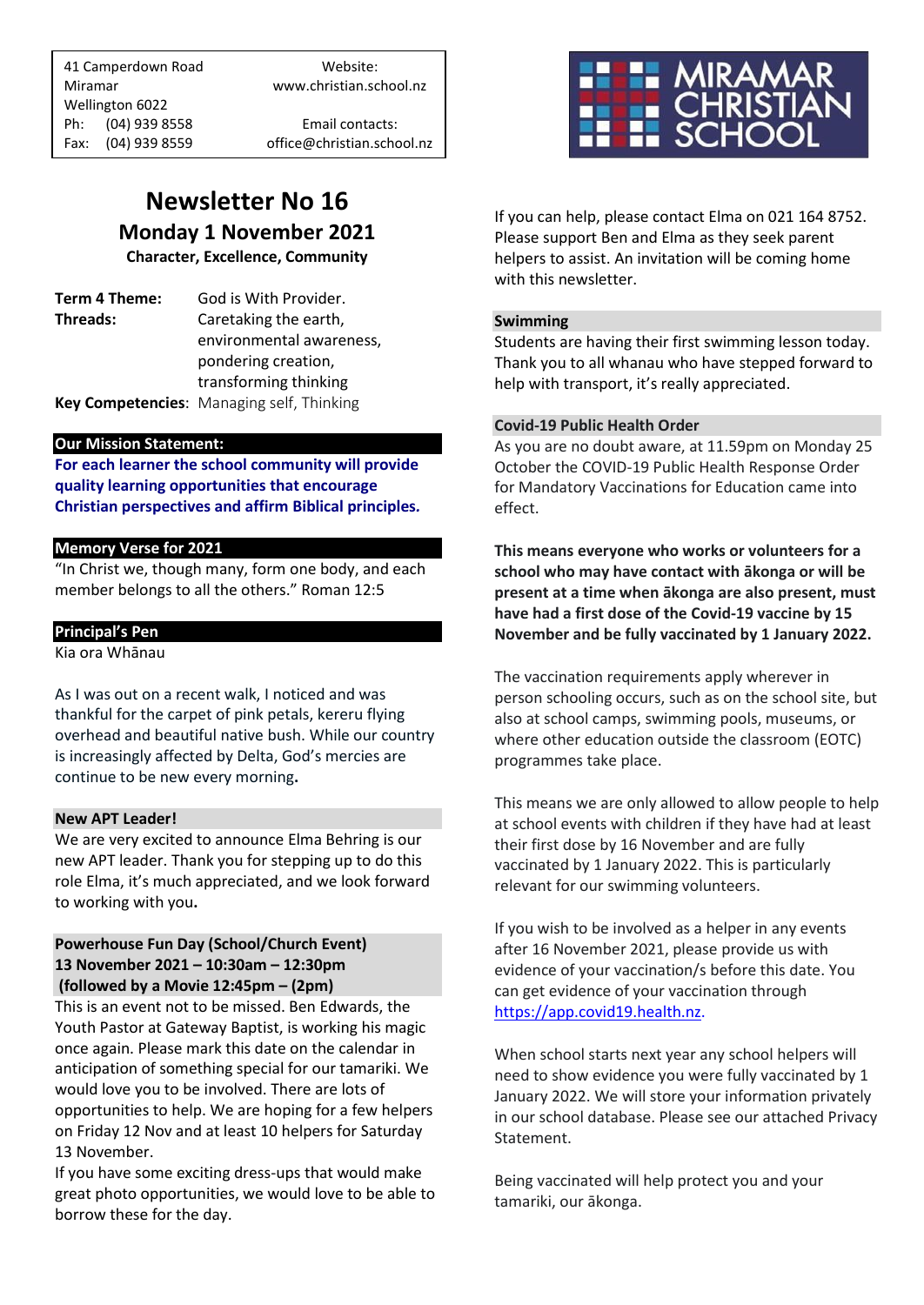#### **2022 Attendance Dues**

Each year Peniel Trust reviews the Attendence Dues. This is adjusted for inflation and to assist in covering property costs. The new attendance dues amounts are listed below detailing the new cost and payment options, which include a 10% discount for early payment in full and another 10% discount for two or more students at the school.

|            | Option A         | Option B           | Option B         |
|------------|------------------|--------------------|------------------|
| Students   | Payment for full | 1 payment at the   | Annual amount    |
|            | year by 28 Feb   | start of each term | paid in option B |
| 1 Student  | \$648            | \$180              | \$720            |
| 2 Students | \$1.152          | \$324              | \$1.296          |
| 3 Students | \$1,728          | \$486              | \$1,944          |
| 4 Students | \$2.304          | \$648              | \$2.592          |

#### **Formal School Photos – TOMORROW (Tues 2 Nov)**

Photos will be taken tomorrow. If you are having a sibling photo, please by at school by 8.45.

#### **School Assemblies - moved to Tuesdays at 2:30pm during the swimming season**

During Covid-19 Alert Level 2 you are welcome to attend assemblies via Google meet. Due to privacy recommendations, we are asking those who wish to join the assembly to contact me to request a link.

#### **School Prizegiving – Tuesday 7 December 2021**

We want to give you a heads up that this will look different to other prizegiving events. To allow for Covid-19 Alert Level 2 procedures (including distancing in large groups), there will be procedures including attending via Zoom in place. More information will follow in the next newsletters.

#### **Prayer points: -**

#### **Thank God:**

- **For our new APT leader**
- For all the good things God has planned for us.
- For exciting times ahead as we look forward to contributing to the 50-year plan of Christian schooling in Wellington.

#### **Please pray:**

- For God's guidance, wisdom, anointing, and protection on the work of the Peniel Trust and Mark Larsen as they work on the new vision for Christian education in Wellington.
- For a settled term for our ākonga.
- For God's wisdom and blessing on the School Board, all staff, whanau, and ākonga as they complete the strategic plan for the next few years. May our plan be aligned with God's will.
- That Miramar Christian School would be a blessing to the community and wider Wellington.
- For the safety of all our staff, ākonga, and whanau as the country moves from a Covid-19 elimination strategy to a Covid-19 management strategy.
- For a smooth transition for our school community implementing the MoE mandated vaccination status register.
- For our prayer ākonga and their whanau: **Week 3:** Dylan, Zephaniah, Daniel, Amia-Rose **Week 4:** Miana, Rebecca, Zeanelle, Ruth

I thank you for your on-going commitment, support, and prayers. If we can help you with questions or concerns relating to your tamariki's education, please see your tamariki's class teacher or contact me (Kaye Gillies) on 021 293 5390. If you need privacy and/or a longer conversation, please book a time to talk with your classroom teacher or myself. We are here for you.

#### Shalom and Ngā Mihi **Kaye Gillies Principal**

## **SCHOOL DIARY**

| <b>Every Tues</b>    | <b>Assembly 2:30pm</b>                     |  |
|----------------------|--------------------------------------------|--|
| <b>Every Wed</b>     | <b>Subway ordered lunch (optional)</b>     |  |
| <b>Every Mon/Fri</b> | <b>Wheels Day / Wear PE Uniform</b>        |  |
| <b>Every Thurs</b>   | Technology (Yrs 7-8) 8:50am pick up        |  |
| <b>Every Fri</b>     | <b>Wheels Day / Wear PE Uniform</b>        |  |
|                      | Paid Music Lessons, 8:30am-10:45am         |  |
| <b>Every Sun</b>     | 10am Gateway Baptist - all welcome         |  |
| <b>NOVEMBER</b>      |                                            |  |
| Mon 1 Nov            | Swimming Lessons start p.m.                |  |
| Tues 2 Nov           | School Photos 9am (Siblings 8:45am)        |  |
| Tues 2 Nov           | Assembly 2:30pm                            |  |
| Thurs 4 Nov          | 8:50am Technology Bus (Y7/8)               |  |
| Thurs 4 Nov          | Kapa Haka p.m.                             |  |
| Fri 5 Nov            | Poi work with the Heart Foundation         |  |
| Mon 8 Nov            | Swimming Lessons start p.m.                |  |
| Tues 9 Nov           | SHARED Assembly 2:30pm                     |  |
| Wed 10 Nov           | School Athletics 11:30am - 12:30pm         |  |
| Thurs 11 Nov         | 8:50am Technology Bus (Y7/8)               |  |
| Thurs 11 Nov         | Kapa Haka p.m.                             |  |
| Fri 12 Nov           | Poi work with the Heart Foundation         |  |
|                      | Powerhouse Fun Day                         |  |
| Sat 13 Nov           | (School/Church combined event)             |  |
|                      | $10:30$ am $- 12:30$ pm                    |  |
|                      | (followed by a Movie 12:45pm - (2pm)       |  |
| Mon 15 Nov           | Swimming p.m.                              |  |
| Mon 15 Nov           | BoT, 6:30pm, Room 3                        |  |
| Tues 16 Nov          | SHARED Assembly 2:30pm                     |  |
| Wed 17 Nov           | Rongotai Orientation Day Y8 Boys (all day) |  |
| Thurs 18 Nov         | 8:50am Technology Bus (Y7/8)               |  |
| Thurs 18 Nov         | <b>Class Speeches</b>                      |  |
| Thurs 18 Nov         | Kapa Haka p.m.                             |  |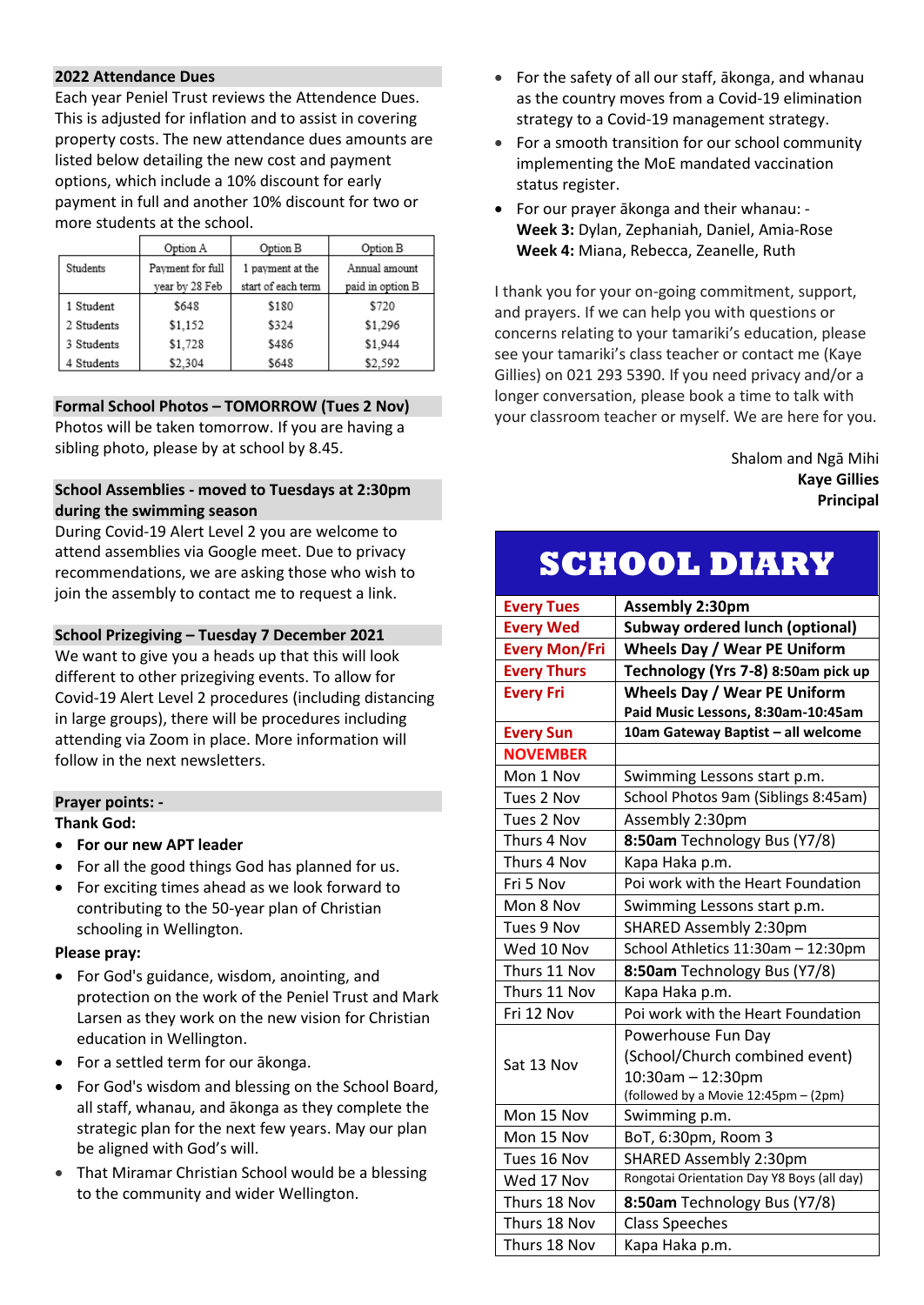| Mon 22 Nov      | Swimming p.m.                             |  |
|-----------------|-------------------------------------------|--|
| Tues 23 Nov     | Speech Finals a.m.                        |  |
| Thurs 25 Nov    | 8:50am Technology Bus (Y7/8)              |  |
| Thurs 25 Nov    | Kapa Haka p.m.                            |  |
| Fri 26 Nov      | Be Yourself (Mufti) Day                   |  |
|                 | (bring a gold coin donation)              |  |
| Fri 26 Nov      | Y4-8 Miramar Library Visit 11:30am        |  |
|                 | (only if in Covid-19 Level 1)             |  |
| Mon 29 Nov      | Swimming p.m.                             |  |
| Tues 30 Nov     | Robotics Competition a.m.                 |  |
| Tues 30 Nov     | Assembly p.m.                             |  |
| <b>DECEMBER</b> |                                           |  |
| Wed 1 Dec       | Y8 Graduation Assembly 12pm               |  |
|                 | (with a shared lunch afterwards)          |  |
| Thurs 2 Dec     | 8:50am Technology Bus (Y7/8)              |  |
| Thurs 2 Dec     | Kapa Haka p.m.                            |  |
| Fri 3 Dec       | Heart Foundation a.m.                     |  |
| Mon 6 Dec       | Swimming p.m.                             |  |
| Mon 6 Dec       | BoT, 6:30pm, Room 3                       |  |
| Tues 7 Dec      | MCS Prizegiving Practice @ Gateway 9am    |  |
| Tues 7 Dec      | Assembly 2:30pm                           |  |
| Tues 7 Dec      | MCS Prizegiving @ Gateway 6pm             |  |
|                 | School 10am Late start                    |  |
| Wed 8 Dec       | (due to Prizegiving the evening before)   |  |
| Wed 8 Dec       | <b>Volunteers Morning Tea</b>             |  |
| Wed 8 Dec       | School Beach Trip p.m.                    |  |
| Fri 10 Dec      | School Reports sent home                  |  |
|                 | School Beach Trip p.m.                    |  |
| Mon 13 Dec      | (postponement day)                        |  |
| Tues 14 Dec     | Last day of Term 4 - school finishes 12pm |  |





## FREE PARENTING<br>HELPLINE

aggression • jealousy • sibling rivalry social difficulties • lying • parenting alone separation anxiety • early puberty

... and anything else you're struggling with



NO ISSUE IS TOO BIG OR TOO SMALL HELPLINE COUNSELLING WORKSHOPS 0800 568 856



Rhythmic gymnastics is a graceful mixture of dance and sport. It teaches body skills such as leaps, jumps, balances and pivots, and also increases hand-eye coordination through the use of five apparatus: rope, hoop, ball, clubs and ribbon.

Keen to give it a go?

Email *info@rhythmicgym.nz* to arrange a free trial class! More info at www.Rhythmicgym.nz

# GYMSPORTS

Does your child love to JUMP, DANCE, TUMBLE and PERFORM? Does your child love trying new challenging but rewarding skills? Then try out cheerleading at BIGAIR GYM! Cheerleading is a high energy sport that is quickly becoming more popular around the world! It is a unique sport, as it encourages individual development (eg. cartwheels, tumbling) as much as team development (eg. stunting, pyramids). Your child will gain confidence and pride as they learn new complex skills and achieve goals, they will also learn to be an essential part of a team as they gain a passion for this amazing sport of Cheerleading.

BIGAIR OWHIRO BAY is offering a FREE CHEERLEADING class on Friday 3:30 pm-4:30pm for ONLY the remainder of Term 4 for 8yrs + who would love to give